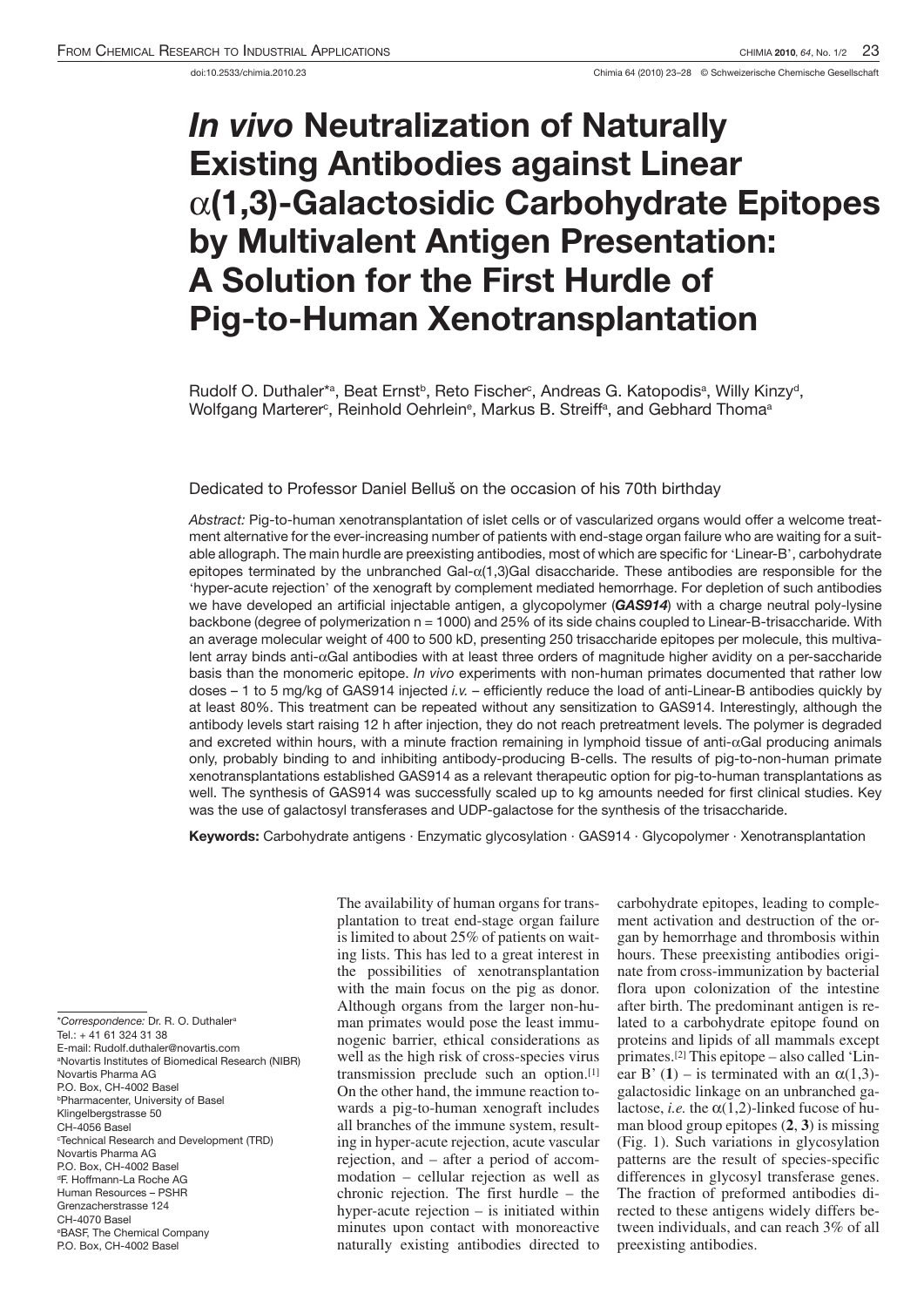

Fig. 1. Structures of Linear-B and Human Bloodgroup Carbohydrate Epitopes.

The hyper-acute rejection and to a large part also the acute vascular rejection are caused by anti-Linear-B antibodies and the connected complement activa-

tion. One way to overcome this hurdle is to breed transgenic animals expressing factors regulating complement activation such as 'hDAF', human decay accelerating factor, $[1a,3]$  or by depleting the xenoreactive antibodies using extracorporeal plasmapheresis with affinity columns.[4] Another strategy is to 'inhibit' these naturally existing antibodies by injection of carbohydrate antigen.[5] Such monovalent epitopes have, however, to compete with a multivalent presentation on cell surfaces, *e.g.* of endothelial cells on blood vessels. High concentrations of at least 1 mM have to be reached to compete for the xenoantibodies, which are divalent receptors in the case of the IgG subclass, and decavalent for the pentameric IgM subclass, which plays a major role in hyper-acute rejection. The well-established principle of multivalent potentiation of weak carbohydrate–protein interactions<sup>[6]</sup> should also be operative for anti-carbohydrate antibodies. For this purpose attempts with high molecular weight oligosaccharides from pig-stomach mucins,<sup>[7]</sup> with serum albumin conjugates, $[8]$ with multivalent arrays on oligo-ethylene glycol scaffolds,[9] and with poly-acryl amide conjugates[10] were made.

Our poly-lysine based system, which had already been successfully applied for potent E-selectin ligands,[11] would be well-suited for a multivalent presentation of Linear-B. This scaffold has several advantages over many of the other approaches for multivalency. Poly-lysine is commercially available with different degrees of polymerization. After derivatization a charge-neutral and hydrophilic amide linked polymer results, which has a low propensity for immunogenicity and is degradable, as opposed to poly-acrylates or poly-ethylene glycols. On the other hand, albumin conjugates[8] and other proteins may be immunogenic, the ethylene glycol oligomer carries only eight carbohydrate epitopes,[9] and poly-acryl amide with a lipophilic backbone is not degradable, and the molecular weights have upper limits.

To prepare poly-lysine conjugates a Linear-B oligosaccharide with a 3-aminopropyl aglycon had to be synthesized. A purely chemical synthesis using for the most part conventional transformations is



Scheme 1. Chemical synthesis of Linear-B type II trisaccharide **4** with an amino-propyl aglycon.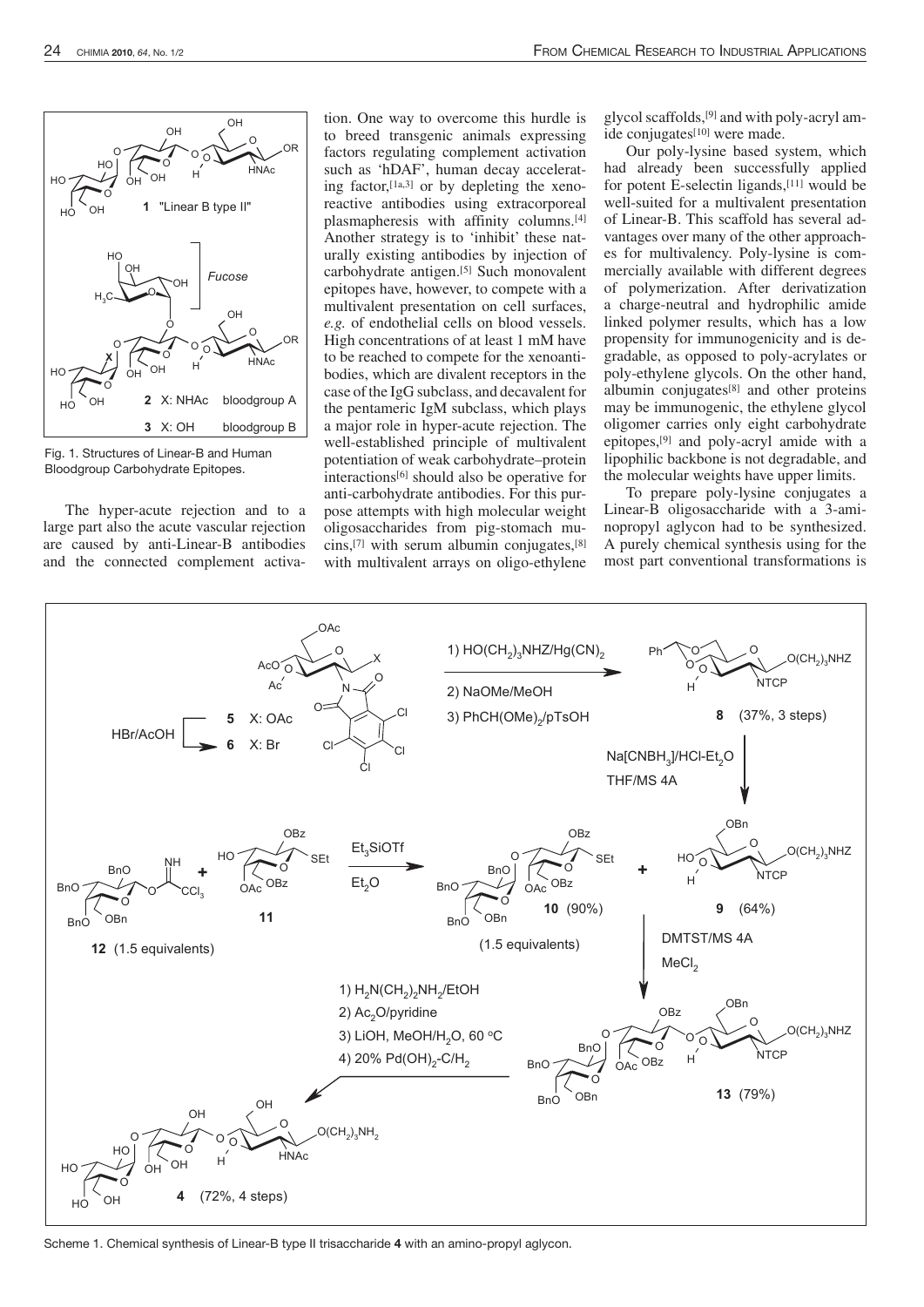

Scheme 2. Preparation of Linear-B poly-(l)-lysine conjugates **17**.

Table 1. *In vitro* Data of poly-(l)-lysine Linear-B type II trisaccharide **4** conjugates **17**

| Entry          | Compound                      | <b>MW</b><br>(average) | # Lin-B<br>per<br>Molec. | Equiv.<br>Weight | $IC_{50}$<br><b>IgG</b><br>$(\mu M)$ | $IC_{50}$<br><b>IgM</b><br>$(\mu M)$ | $IC_{50}$<br><b>Hemolysis</b><br>$(\mu M)$ |
|----------------|-------------------------------|------------------------|--------------------------|------------------|--------------------------------------|--------------------------------------|--------------------------------------------|
| 1              | Trisaccharide 4               | 602                    | 1                        | 602              | 0.7                                  | 390.0                                | 397.0                                      |
| $\overline{2}$ | Polymer 17<br>n: 36 x: 0.26   | 15.5 kD                | $\sim 9$                 | 1657             | 0.02                                 | 1.2                                  | 1.0                                        |
| 3              | Polymer 17<br>n: 250 x: 0.10  | 83.9 kD                | $\sim 25$                | 3356             | 0.005                                | 6.0                                  | 0.11                                       |
| $\overline{4}$ | Polymer 17<br>n: 250 x: 0.25  | 106.3 kD               | $~1$ – 62                | 1700             | 0.003                                | 0.45                                 | 0.02                                       |
| 5              | Polymer 17<br>n: 250 x: 0.60  | 158.4 kD               | ~150                     | 1056             | 0.2                                  | 0.005                                | 0.08                                       |
| 6              | Polymer 17<br>n: 1050 x: 0.25 | 446.3 kD               | ~263                     | 1700             | 0.007                                | 0.002                                | 0.004                                      |
| $\overline{7}$ | HSA-Conjugate<br>(Dextra)     | $\sim$ 70 kD           | $~\sim$ 11               | ~1000            |                                      |                                      | 0.7                                        |

depicted in Scheme 1. The per-acetylated tetrachloro-phthalimide-protected glucosamine derivative **5**[12] is converted to the anomeric bromide **6**. Helferich-glycosylation of N-benzyloxycarbonyl-protected propanolamine **7**, deacetylation and transacetalization affords the 4,6-benzal derivative **8**, which is reduced to the 6-O-benzyl protected glucosamine **9**. By virtue of the bulky tetrachloro-phthalimido residue the 3-hydroxy group need not be protected for the regioselective glycosylation of the 4-hydroxy group with the Gal- $\alpha(1,3)$ Gal disaccharide **10.** This intermediate is obtained by glycosylation of the selectively protected S-ethyl-1-thiogalactose derivative **11**[13] with trichloro-acetimidate **12**. [14] The crucial glycosylation of **9** with glycosyl donor **10** is mediated by activation with dimethyl-thiomethyl-sulfonium trifluoromethyl-sulfonate (DMTST) affording the protected trisaccharide **13** in 79% yield. Cleavage of the tetrachlorophthalimide with ethylene diamine in eth-

anol, acetylation, and deprotection finally gives the trisaccharide **4**. The conjugation of Linear-B-propanolamine **4** to polylysine is described in Scheme 2. Reaction of **4** with thio-butyrolactone gives thiol **16**. Commercially available  $poly-L)$ -lysine hydrobromide batches **14** with average degree of polymerization *n* around 40, 250, or 1000 are then converted to the DMFsoluble per-chloroacetamides **15**, which in turn are coupled with different equivalent amounts *x* of thiolated trisaccharide **16** as described previously.[11] The final Linear-B conjugates **17** are obtained by capping the remaining chloroacetamide groups with racemic thioglycerol.[15] The composition of these polymeric materials is given by the specification of the starting batch of **14** (vendor), and by  ${}^{1}$ H-NMR measurements at elevated temperatures. Assessment by integration of selected signals, assigned to either backbone, thioglycerol, or trisaccharide, closely matched the stoichiometry of reactants (*cf.* ref. [11]).

These polymers were then tested *in vitro* for binding avidity with anti- $\alpha$ Gal antibodies, and in a functional assay for inhibiting complement dependent hemolysis of pig erythrocytes by human serum. [16] In binding assays competition for anti-Linear-B antibodies (pooled human ABserum) between antigenic carbohydrate coated on well plates and the soluble antigen test compounds is measured with an ELISA (enzyme-linked immunosorbent assay) format, selective either for the divalent IgG or the decavalent IgM subtypes. The results shown in Table 1 list inhibitory  $IC_{50}$ concentrations based on equivalent weight, *i.e.* trisaccharide concentration, rather than on molecular weight of the polymer. Thus, these equivalent weights are only dependent on the fraction *x* of lysine residues coupled to saccharide, determined by NMR, and are independent of the degree of polymerization *n*, determined by the vendor (SIGMA) by physical methods (size exclusion chromatography coupled to low angle laser light scattering). Polydispersities also specified by the vendor vary between 1.1 and 1.2 (*cf.* also refs [11b,c]). It is evident that multivalent arrays **17** inhibit anti-Linear-B antibodies better than monovalent trisaccharide **4** (entry 1), and for most cases also better than the human serum albumin (HSA) conjugate tested (entry 7). For IgM-binding and inhibition of cytotoxicity the potency increases with the degree of polymerization *n*: 36 (entry 2), 250 (entry 4), and 1050 (entry 6). Also 25% loading *x* is better than either 10% or 60% (entries 3, 4, 5). For the IgG subtype a less distinct but similar trend can be seen. For the best composition of **17** (entry 6) a potency gain of several orders of magnitude (2 to 6), compared to monovalent **4**, is observed. Further experiments led to the con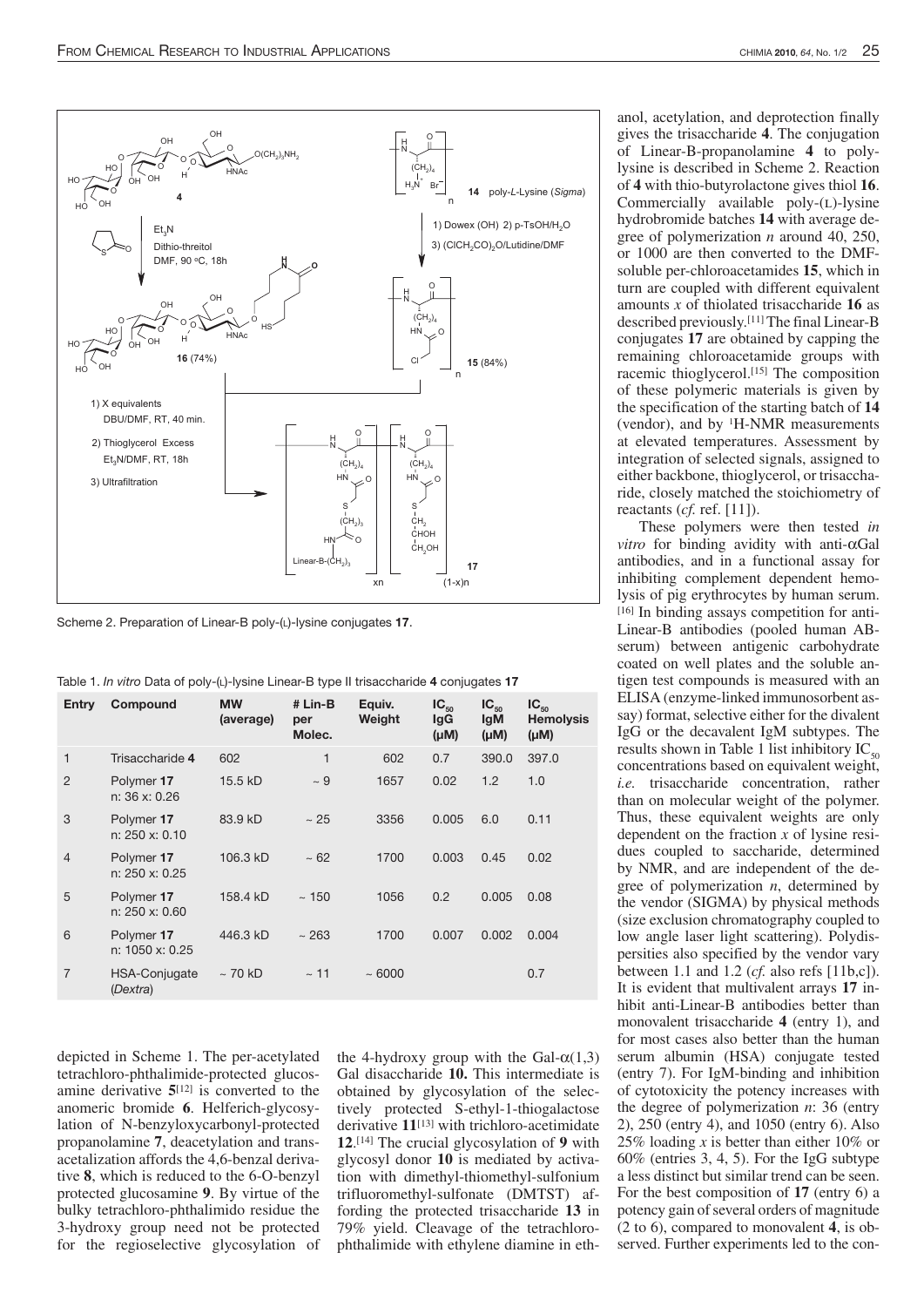clusion that the configuration of lysine and thioglycerol, as well as the spacer length between carbohydrate and backbone play a less significant role (data not shown).

First *in vivo* experiments confirmed the superiority of high molecular weight poly-lysine conjugates **17**. Therefore the polymer with 25% carbohydrate loading (*x*: 0.25) and a degree of polymerization *n* between 900 to 1200 entered development with the code *GAS914*. A major technical hurdle turned out to be the chemical synthesis of trisaccharide **4** (Scheme 1). In a Prep Lab-setting the 24-step sequence with six chromatographic separations could be scaled up to 20 g of **4**. Still, some toxic, smelly, or touchy reagents, such as DMTST (see above), and the amount of waste estimated to 10 tonnes per kg of trisaccharide would make this route a daunting task. After some attempts at optimization $[17]$  it was decided to resort to enzymatic glycosylations with glycosyl transferases and sugar nucleotides as glycosyl donors. The advantages of total stereo- and regioselectivity without the need of protecting groups has to be balanced against cost and availability of enzymes and activated sugars, difficulties of reaction control, reproducibility, and process scale up. A research procedure starting with *Z*-protected 1(3-aminopropyl)-*N*-acetyl-glucosamine **18**[18] had been elaborated,[19] but needed to be optimized for robustness, and toxic buffer (Na-cacodylate) should be replaced. Also a risk assessment concerning proteins of ruminant origin – bovine serum albumin, β(1,4)Gal-transferase from cow milk, calf intestine alkaline phosphatase – was needed. As shown in Scheme 3, a first galactosylation of **18** with commercially available  $β(1,4)G$ al-transferase from cow milk gave N-acetyl-lactosamine **19** in 61–89% yield. The pH 7.5 cacodylate buffer was successfully replaced by acetate buffering at pH 5.5, a measure which at the same time alleviated substrate inhibition. Addition of  $Mg^{2+}$  solved the issue of excess of cofactor Mn2+, which otherwise was depleted by precipitation of its phosphate. Equally successful was the optimization and scale up of the second galactosylation with recombinant  $\alpha(1,3)$ Gal transferase giving the *Z*-protected trisaccharide **20** in 89% yield. Crucial here was the quality of the commercial enzyme in respect of minimized β-galactosidase activity, which leads back to monosaccharide **18**. Again the arsenic buffer could be replaced by a pH 6.5 acetate buffer. In this case addition of  $Mg^{2+}$ was avoided, as it appeared to be connected with the unwanted glycosidase activity. Besides inorganic phosphates uridine **21** is the only byproduct of these enzymatic glycosylations. It is formed by phosphate cleavage with CIAP (calf intestine alkaline phosphatase) from uridine diphosphate, an



Scheme 3. Chemo-enzymatic synthesis of Linear-B type II trisaccharide **4** with an amino-propyl aglycon.

inhibitor of galactosyl transferases. The intermediates **19** and **20** were purified by reversed phase chromatography, and a crystallization from ethanol/water yielding products of >98% purity. A membrane filtration before hydrogenolytic cleavage to the target Linear-B propanolamine **4** ensured removal of any larger entities such as endotoxins, prions, and viral particles. The deprotected 3-aminopropyl-trisaccharide **4** was also amenable to purification by recrystallization from ethanol/water. The remaining steps to the glycopolymer **17** (*GAS914*) followed the research procedure (Scheme 2) with some adjustments. The thiolated oligosaccharide **16** could be isolated by crystallization from the concentrated reaction mixture, thereby alleviating the separation from high boiling thio-butyrolactone. This thiol was protected from oxidation to disulfide by the addition of antioxidant. Isolation of chloro-acetylated poly- $(L)$ -lysine **15** and the final glycopolymer **17** by precipitation was a major hurdle. Precipitates were finally obtained in reproducible quality by direct precipitation in a stirrable pressure filter under high dilution, and redissolving of the product-cake directly on the filter. For the final purification by tangential flow ultra filtration compatible filter material had to be evaluated. Characterization of the product after lyophilization was done with NMR, gel permeation chromatography, and *in vitro* biochemical assays for biological properties. The optimized procedure thus allowed the preparation of kg-quantities of drug substance of sufficient quality to prepare injectable solutions for first clinical studies.

*In vivo* experiments were first done with non-human primates – *Cynomol-*

*gus* monkeys and baboons – both species with preexisting natural antibodies against the Linear-B epitope. As shown in Fig. 2 (results of one animal) 1 mg/kg *i.v.* injections into *Cynomolgus* monkeys on days 1, 4, and 7 resulted in immediate disappearance of circulating antigen specific antibodies, and also quenched the complement dependent hemolytic activity of treated *Cynomolgus* monkey serum on pig erythrocytes. Antibody levels and serum cytotoxicity slowly recovered after 12 h, but never reached pretreatment levels, even after 28 days. When the same animals were treated again at days 105, 108, and 111, the same depletion/inhibition was observed, notably without any immune response, *i.e.* without sensitization to *GAS914*.[16] For pharmacokinetic studies *GAS914* was radiolabelled with <sup>14</sup>C, using <sup>14</sup>C-chloroacetic acid for the preparation (*cf.* Scheme 2). *In vivo* experiments with –/-Gal-T knockout and wild type mice, rats, as well as with *Rhesus* monkeys showed a biphasic elimination of drug with 95% of radioactivity excreted within minutes in the first phase. The second slower phase was species dependent with a half life of 30 min for mice and 70 h for *Rhesus* monkeys. In the case of animals without anti-Linear-B specific antibodies – wild type mice and rats – the radioactivity was completely cleared by degradation in the liver and further degradation and excretion by the kidneys. For animals with preformed anti-Gal specific antibodies – *Rhesus* monkeys and Gal-T knockout mice – clearance was essentially identical, but a minute residual level of radiolabel was retained in lymphoid tissue, spleen and lymph nodes.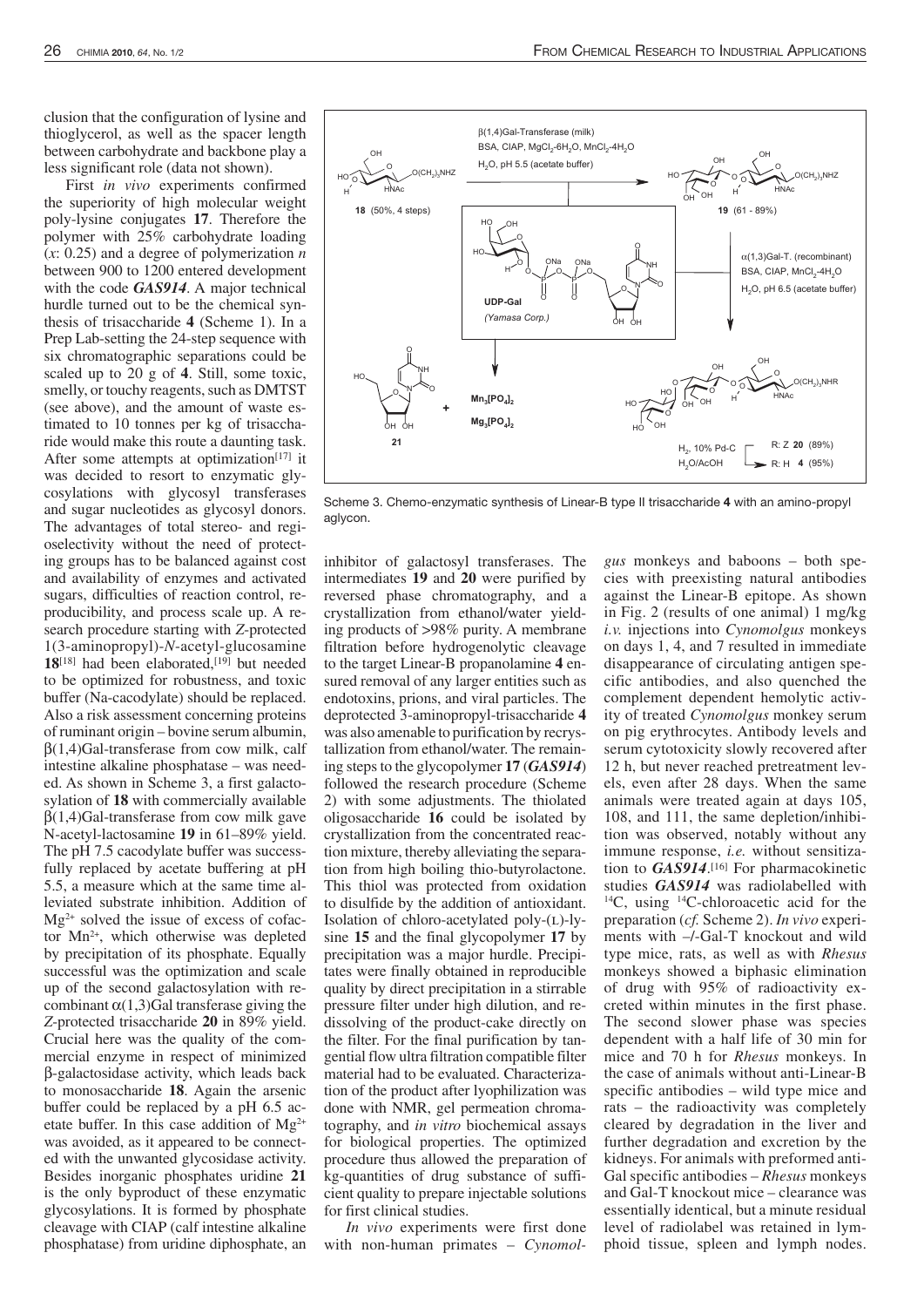

Fig. 2. Anti-Gal antibody titers and cytotoxicity levels of a single *Cynomolgus* monkey (Y119) receiving 1 mg/kg *i.v.*-doses of *GAS914* at days 1, 4, and 7. Plotted are antibody titers (IgG and IgM) relative to standard human serum (1.0), and hemolytic activity (pig erythrocytes) relative to standard human serum (1000).

With the aid of monoclonal antibodies raised against the poly- $(L)$ -lysine backbone of *GAS914* it could be shown with immuno-histochemical methods that the radioactivity remaining in lymphoid tissue was associated with intact *GAS914* and also co-staining with B-cell regions. [16] It might therefore be speculated that such collocation indicates binding of *GAS914* to B-cells, and suppression of anti-Gal antibody production, resulting in the observed long term lowering of antibody levels.[16] During these treatments no adverse side effects such as immune complex mediated glomerulonephritis were observed, and complement activation remained very low. To our knowledge, *GAS914* is the most potent inhibitor of anti-aGalactosidic carbohydrate antibodies reported. In the case of oligo-ethylene glycol conjugates 50 mg/kg doses have to be injected for similar effects,<sup>[9]</sup> and poly-acryl amide conjugates appear to be even less efficient, especially for the IgG-type antibodies.[10] Furthermore the lipophilic backbone of poly-acryl amide poses a high risk for immunogenicity, and biodegradation is difficult at best.

Polymers analogous to *GAS914*, also with other Gal-(1,3)Gal carbohydrate epitopes – disaccharide and pentasaccharide – have been prepared, with an additional low percentage of lysine side chains coupled to a reactive linker (amino group) for immobilization on solid supports such as *Sepharose®.* Similar to other immuno adsorbents,[4] columns filled with such material were less efficient for depleting serum from anti-Linear-B antibodies than **GAS914** injections.<sup>[20]</sup> Subsequent pig-to-primate xenotransplantations demonstrated that *GAS914* injections consistently removed at least 80% of preexisting natural anti-Linear-B antibodies, thus offering a relevant therapeutic option for xenotransplantation in general.[21] Even better results can be expected, when, in addition to *GAS914* with Linear-B type II carbohydrate epitopes, analogous glycopolymers with the related Linear-B type VI epitopes would be applied as well. Yet another principle to present carbohydrate ligands in multivalent arrays is self-assembly of small entities, *e.g.* lipids or other bipolar compounds aggregating to form vesicles or liposomes, mimics of cell surfaces. We recently discovered that small glyco-dendrimers, based on an aromatic scaffold, also form aggregates, which bind anti-Linear-B antibodies with high avidity, comparable with *GAS914*. [22]

In the past years interest in pig-to-human xenotransplantation has to some extent diminished mainly because of the risk of transmitting infections by the *Porcine* endogenous retrovirus (PERV).<sup>[23]</sup> Then the successful production of  $\alpha(1,3)$ -galactosyl transferase doubly knockout pigs by nuclear transfer cloning<sup>[24]</sup> was another leap forward towards clinical xenotransplantation. Currently the interest is focused on transplantation of pig islet cells to treat diabetes, or to bridge the waiting time for an allograft by 2–6 months with a pig heart transplant, thereby replacing mechanical devices currently in use. From recent pigto-primate transplantations with  $\alpha(1,3)$ Gal-T knockout animals it became evident that further genetic modifications would be necessary to prolong survival of xenografts beyond the six months currently achieved. Along these lines anti-coagulant genes

should prevent thrombotic microangiopathy, causing the majority of organ losses. [25] Yet another complication might be inflammation and loss of pig-xenografts by infection with *Human* cytomegalovirus.[26] Other options are tolerance induction through chimeric bone marrow cells, so far restricted to transplantations in early infancy, before establishment of full immune competency, or organogenesis from developing animal organ primordials rather than from *Human* embryonic stem cells.[27] Under these circumstances the clinical development of *GAS914* for eliminating xeno-antibodies was discontinued. It should, however, be noted, that the polylysine backbone of *GAS914*[11,15] offers an excellent base for other antigen-specific therapies in antibody mediated diseases, be it as injectables or as ligands for immuneaphaeresis.

Received: December 18, 2009

- [1] a) 'Xenotransplantation', Eds. D. K. C. Cooper, E. Kemp, K. Reemtsma, D. J. G. White, Springer Verlag, Heidelberg, **1991**; b) M. Cascalho, J. L. Platt, *[Immunity](http://www.ingentaconnect.com/content/external-references?article=1074-7613(2001)14L.437[aid=1838764])* **[2001](http://www.ingentaconnect.com/content/external-references?article=1074-7613(2001)14L.437[aid=1838764])**, *14*[, 437;](http://www.ingentaconnect.com/content/external-references?article=1074-7613(2001)14L.437[aid=1838764])  c) H.-J. Schuurman, R. N. Pierson III, *[Frontiers](http://www.ingentaconnect.com/content/external-references?article=1093-9946(2008)13L.204[aid=9131999])  [in Bioscience](http://www.ingentaconnect.com/content/external-references?article=1093-9946(2008)13L.204[aid=9131999])* **[2008](http://www.ingentaconnect.com/content/external-references?article=1093-9946(2008)13L.204[aid=9131999])**, *13*[, 204.](http://www.ingentaconnect.com/content/external-references?article=1093-9946(2008)13L.204[aid=9131999])
- [2] a) U. Galili, B. A. Macher, J. Buhler, S. B. Shohet, *[J. Exp. Med.](http://www.ingentaconnect.com/content/external-references?article=0022-1007(1985)162L.573[aid=2261122])* **[1985](http://www.ingentaconnect.com/content/external-references?article=0022-1007(1985)162L.573[aid=2261122])**, *162*[, 573;](http://www.ingentaconnect.com/content/external-references?article=0022-1007(1985)162L.573[aid=2261122]) b) U. Galili, S. B. Shohet, E. Kobrin, C. L. M. Stults, B. A. Macher, *[J. Biol. Chem.](http://www.ingentaconnect.com/content/external-references?article=0021-9258(1988)263L.17755[aid=550776])* **[1988](http://www.ingentaconnect.com/content/external-references?article=0021-9258(1988)263L.17755[aid=550776])**, *263*[, 17755;](http://www.ingentaconnect.com/content/external-references?article=0021-9258(1988)263L.17755[aid=550776])  c) E. Yuriew, M. Agostino, W. Farrugia, D. Christiansen, M. S. Sandrin, P. A. Ramsland, *[Expert Opin. Biol. Ther.](http://www.ingentaconnect.com/content/external-references?article=1471-2598(2009)9L.1017[aid=9131998])* **[2009](http://www.ingentaconnect.com/content/external-references?article=1471-2598(2009)9L.1017[aid=9131998])**, *9*[, 1017.](http://www.ingentaconnect.com/content/external-references?article=1471-2598(2009)9L.1017[aid=9131998])
- [3] E. Cozzi, F. Bhatti, M. Schmoekel, G. Chavez, K. G. Smith, A. Zaidi, J. R. Bradley, S. Thiru, M. Goddard, C. Vial, D. Ostlie, J. Wallwork, D. J. White, P. J. Friend, *[Transplantation](http://www.ingentaconnect.com/content/external-references?article=0041-1337(2000)70L.15[aid=3518360])* **[2000](http://www.ingentaconnect.com/content/external-references?article=0041-1337(2000)70L.15[aid=3518360])**, *[70](http://www.ingentaconnect.com/content/external-references?article=0041-1337(2000)70L.15[aid=3518360])*, [15.](http://www.ingentaconnect.com/content/external-references?article=0041-1337(2000)70L.15[aid=3518360])
- [4] a) D. Lambrights, P. Van Calster, Y. Xu, M. Awwad, F. A. Neethling, T. Kozlowsky, A. Foley, A. Watts, S. J. Chae, J. Fishman, A. D. Thall, M. E. White-Scharf, D. H. Sachs, D. K. C. Cooper, *[Xenotransplantation](http://www.ingentaconnect.com/content/external-references?article=0908-665x(1998)5L.274[aid=9131997])* **[1998](http://www.ingentaconnect.com/content/external-references?article=0908-665x(1998)5L.274[aid=9131997])**, *5*[, 274;](http://www.ingentaconnect.com/content/external-references?article=0908-665x(1998)5L.274[aid=9131997])  b) A. Watts, A. Foley, M. Awwad, S. Treter, G. Oravec, L. Buhler, I. P. Alwayn, T. Kozlowsky, D. Lambrights, S. Gojo, M. Basker, M. E. White-Scharf, D. Andrews, D. H. Sachs, D. K. C. Cooper, *[Xenotransplantation](http://www.ingentaconnect.com/content/external-references?article=0908-665x(2000)7L.181[aid=2401092])* **[2000](http://www.ingentaconnect.com/content/external-references?article=0908-665x(2000)7L.181[aid=2401092])**, *7*[, 181.](http://www.ingentaconnect.com/content/external-references?article=0908-665x(2000)7L.181[aid=2401092])
- [5] a) U. Galili, K. L. Matta, *[Transplantation](http://www.ingentaconnect.com/content/external-references?article=0041-1337(1996)62L.256[aid=9131996])* **[1996](http://www.ingentaconnect.com/content/external-references?article=0041-1337(1996)62L.256[aid=9131996])**, *62*[, 256;](http://www.ingentaconnect.com/content/external-references?article=0041-1337(1996)62L.256[aid=9131996]) b) P. M. Simon, F. A. Neethling, S. Taniguchi, P. L. Goode, D. Zopf, W. W. Hancock, D. K. C. Cooper, *[Transplantation](http://www.ingentaconnect.com/content/external-references?article=0041-1337(1998)65L.346[aid=550784])*  **[1998](http://www.ingentaconnect.com/content/external-references?article=0041-1337(1998)65L.346[aid=550784])**, *65*[, 346.](http://www.ingentaconnect.com/content/external-references?article=0041-1337(1998)65L.346[aid=550784])
- [6] N. Jayaraman, *[Chemical Society Reviews](http://www.ingentaconnect.com/content/external-references?article=0306-0012(2009)38L.3463[aid=9131995])* **[2009](http://www.ingentaconnect.com/content/external-references?article=0306-0012(2009)38L.3463[aid=9131995])**[,](http://www.ingentaconnect.com/content/external-references?article=0306-0012(2009)38L.3463[aid=9131995])  *38*[, 3463;](http://www.ingentaconnect.com/content/external-references?article=0306-0012(2009)38L.3463[aid=9131995]) and literature cited therein.
- [7] S. F. Li, F. A. Neethling, S. Taniguchi, J.-C. Yeh, T. Kobayashi, Y. Ye, E. Koren, R. D. Cummings, D. K. C. Cooper, *[Transplantation](http://www.ingentaconnect.com/content/external-references?article=0041-1337(1996)62L.1324[aid=9131994])* **[1996](http://www.ingentaconnect.com/content/external-references?article=0041-1337(1996)62L.1324[aid=9131994])**, *[62](http://www.ingentaconnect.com/content/external-references?article=0041-1337(1996)62L.1324[aid=9131994])*, [1324.](http://www.ingentaconnect.com/content/external-references?article=0041-1337(1996)62L.1324[aid=9131994])
- [8] a) R. G. Warner, WO Patent Appl. No. WO 97/07823, **1997**; b) K. Teranishi, B. Gallackner, L. Buhler, C. Knosalla, L. Correa, J. D. Down, M. E. White-Scharf, D. H. Sachs, M. Awwad, D. K. C. Cooper, *[Transplantation](http://www.ingentaconnect.com/content/external-references?article=0041-1337(2002)73L.129[aid=9131993])* **[2002](http://www.ingentaconnect.com/content/external-references?article=0041-1337(2002)73L.129[aid=9131993])**, *[73](http://www.ingentaconnect.com/content/external-references?article=0041-1337(2002)73L.129[aid=9131993])*, [129.](http://www.ingentaconnect.com/content/external-references?article=0041-1337(2002)73L.129[aid=9131993])
- [9] a) A. Schwarz, T. A. Davis, L. E. Diamond, J. S. Logan, G. W. Byrne, WO Patent Appl. No. WO 99/52561, **1999**; b) L. E. Diamond, G. W. Byrne, A. Schwarz, T. A. Davis, D. H. Adams, J. S. Logan, *[Transplantation](http://www.ingentaconnect.com/content/external-references?article=0041-1337(2002)73L.1780[aid=6798018])* **[2002](http://www.ingentaconnect.com/content/external-references?article=0041-1337(2002)73L.1780[aid=6798018])**, *73*[, 1780.](http://www.ingentaconnect.com/content/external-references?article=0041-1337(2002)73L.1780[aid=6798018])
- [10] a) J.-Q. Wang, X. Chen, W. Zhang, S. Zacharek, Y. Chen, P. G. Wang, *[J. Am. Chem. Soc.](http://www.ingentaconnect.com/content/external-references?article=0002-7863(1999)121L.8174[aid=9131992])* **[1999](http://www.ingentaconnect.com/content/external-references?article=0002-7863(1999)121L.8174[aid=9131992])**[,](http://www.ingentaconnect.com/content/external-references?article=0002-7863(1999)121L.8174[aid=9131992])  *121*[, 8174;](http://www.ingentaconnect.com/content/external-references?article=0002-7863(1999)121L.8174[aid=9131992]) b) R. Rieben, N. V. Bovin, E. Y.